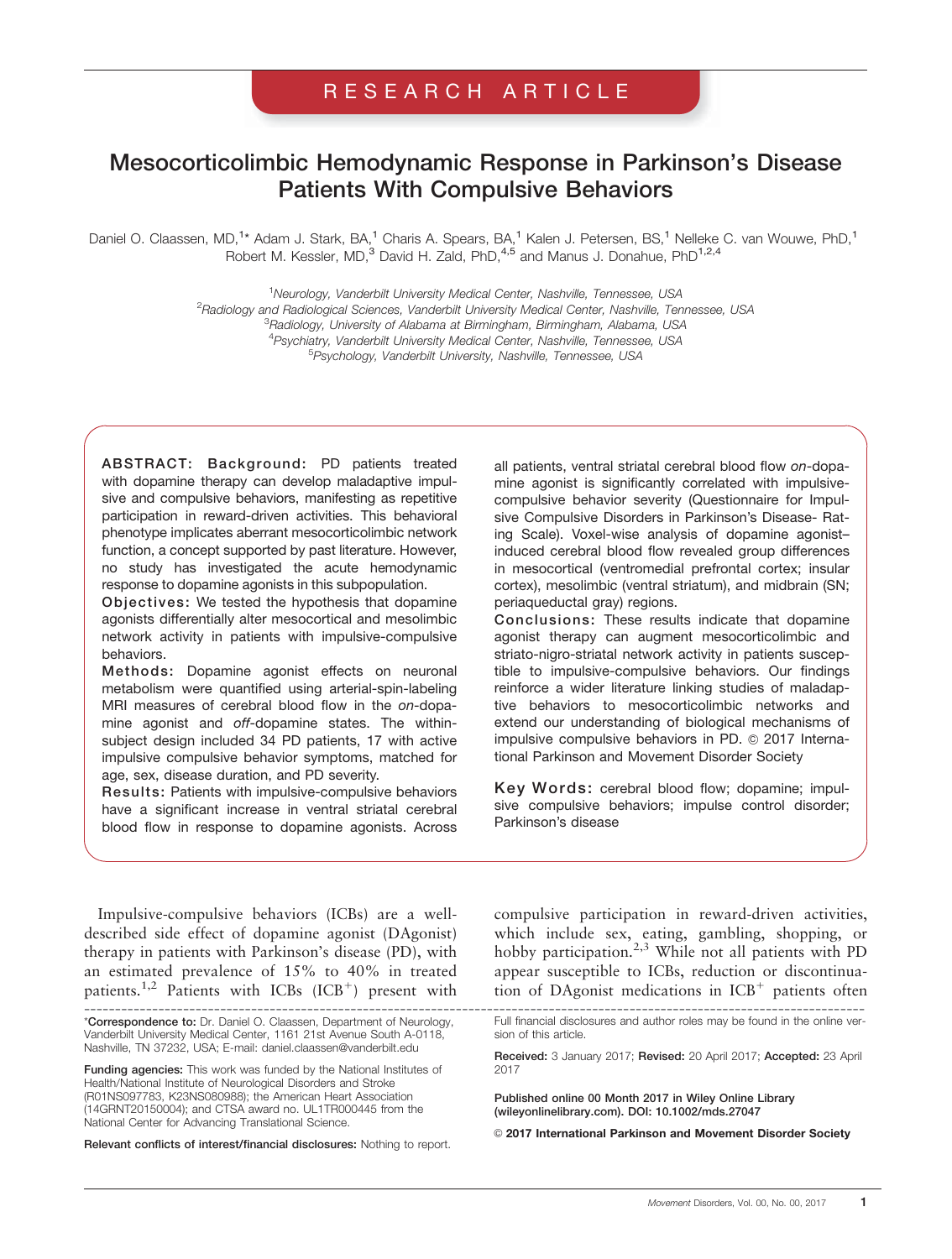results in behavioral improvement.<sup>4</sup> Given that commonly prescribed medications (e.g., pramipexole and ropinirole) preferentially target D2-like receptors (D3 > D2), it is hypothesized that patients susceptible to ICBs may have heightened mesocorticolimbic response to DAgonist therapy.5,6 This hypothesis is based on behavioral studies that show increased risk preference in response to DAgonists in  $ICB<sup>+</sup>$  patients and evidence of altered D2-like receptor density in this network.7-9

Indeed, neuroimaging studies demonstrate that  $ICB<sup>+</sup>$ patients have a functionally unique mesocortical and mesolimbic (e.g., ventral striatum) response to riskand reward-based cues, and altered cerebral blood flow (CBF) to this region.<sup>10</sup> PET and single-positron emission computed tomography studies show that dopamine-related neurotransmission differs in  $ICB<sup>+</sup>$ patients, where studies report lower striatal dopamine transporter levels, lower ventral striatal D3-receptor binding, and higher dopamine receptor binding in the orbitofrontal cortex.8,11,12 There is no imaging evidence that acute administration of DAgonists results in distinct mesocorticolimbic changes in  $ICB<sup>+</sup>$ patients, despite empirical evidence suggesting that behavioral symptoms are linked to medication-induced alterations to reward circuits.

One barrier to interrogating these relationships is that it is difficult to perform quantitative surveillance imaging of regional brain activity with methods that require exogenous contrast agents or ionizing radiation attributed to dose restrictions. Arterial spin labeling (ASL)-MRI provides a quantitative hemodynamic measure of CBF (mL blood/100g tissue/min) by using endogenous arterial blood water magnetization as a noninvasive tracer.<sup>13,14</sup> CBF is closely related to neuronal activity and glucose metabolism.<sup>15</sup> ASL produces a more direct quantitative marker of brain function compared to more commonly utilized blood oxygenation level-dependent MRI, which provides a qualitative susceptibility-weighted contrast secondary to changes in blood oxygenation level in and around draining veins and, as such, is difficult to compare quantitatively between repeated scans.<sup>16</sup> Only one ASL study has investigated ICB in the context of PD patients in the on-dopamine medicated state, with findings suggesting decreased ventral striatal CBF in  $ICB<sup>+</sup>$  patients.<sup>10</sup>

The purpose of this study was to improve our understanding of the brain circuits mediating DAgonist-induced behaviors by evaluating CBF in PD patients with and without active ICB symptoms in the off-medication and on-DAgonist states. Because the majority of ICBs emerge following DAgonist exposure, we hypothesized that  $ICB<sup>+</sup>$  patients would have different CBF responses to DAgonist in mesocorticolimbic regions than PD patients without ICB (ICB– ).

Secondary goals were to investigate whether (1) regional CBF changes vary between ICB patient groups in the off-medication state and (2) the CBF DAgonist response portends ICB severity.

# Patients and Methods **Participants**

Subjects (n = 34; sex = 12 F/22 M; age = 61.7  $\pm$ 8.8 years) were recruited from the Movement Disorders Clinic at Vanderbilt University and provided written, informed consent in accord with the institutional review board. Inclusion criteria were: (1) idiopathic PD meeting UK Brain Bank criteria and (2) present use of DAgonist therapy. Exclusion criteria were: (1) implanted deep brain stimulator; (2) concurrent use of other psychoactive medications that could alter neuronal metabolism and CBF; and (3) presence of other major neuropsychiatric, cerebrovascular, or cardiovascular disease (see the Supporting Information for full criteria). Medication regimens were recorded, and all DAgonist dosages were converted to levodopa equivalent dose  $(LEDD).<sup>17</sup>$  A cognitive screen was performed using the Montreal Cognitive Assessment (MoCA), and premorbid intelligence screened using the American version of the National Adult Reading Test (AMNART).18,19 Depression symptoms were screened using the Center for Epidemiologic Studies Depression Scale Revised (CESD-R).<sup>20</sup> The extent of cognitive symptoms was assessed by a board-certified neurologist (DOC), to ensure that all subjects possessed adequate insight to consent to the study and accurately respond to behavioral questionnaires. Clinically significant anxiety disorders that would prevent participation in the imaging and medication withdrawal study (e.g., claustrophobia) were also screened through this interview.

## Nonimaging Procedures

Active ICB symptom evaluation was based on a detailed semistructured behavioral interview with the patient and spouse. This interview evaluated the presence of compulsive behaviors with initial onset or increased intensity following DAgonist administration, with specific attention toward previously reported categories of compulsive shopping, eating, hypersexuality, gambling, and hobbyism.<sup>3,21,22</sup> If meeting the criteria for (1) present symptoms and (2) emergence of symptoms after the initiation of DAgonist, patients were designated as  $ICB^+$ . Participants also completed three self-report scales: the Barrett Impulsivity Scale (BIS); the Questionnaire for Impulsive-Compulsive Disorders in Parkinson's Disease-Rating Scale (QUIP-RS); and International Parkinson and Movement Disorder Society-UPDRS (MDS-UPDRS) part II (an assessment of the impact of PD on activities of daily living).<sup>22-24</sup>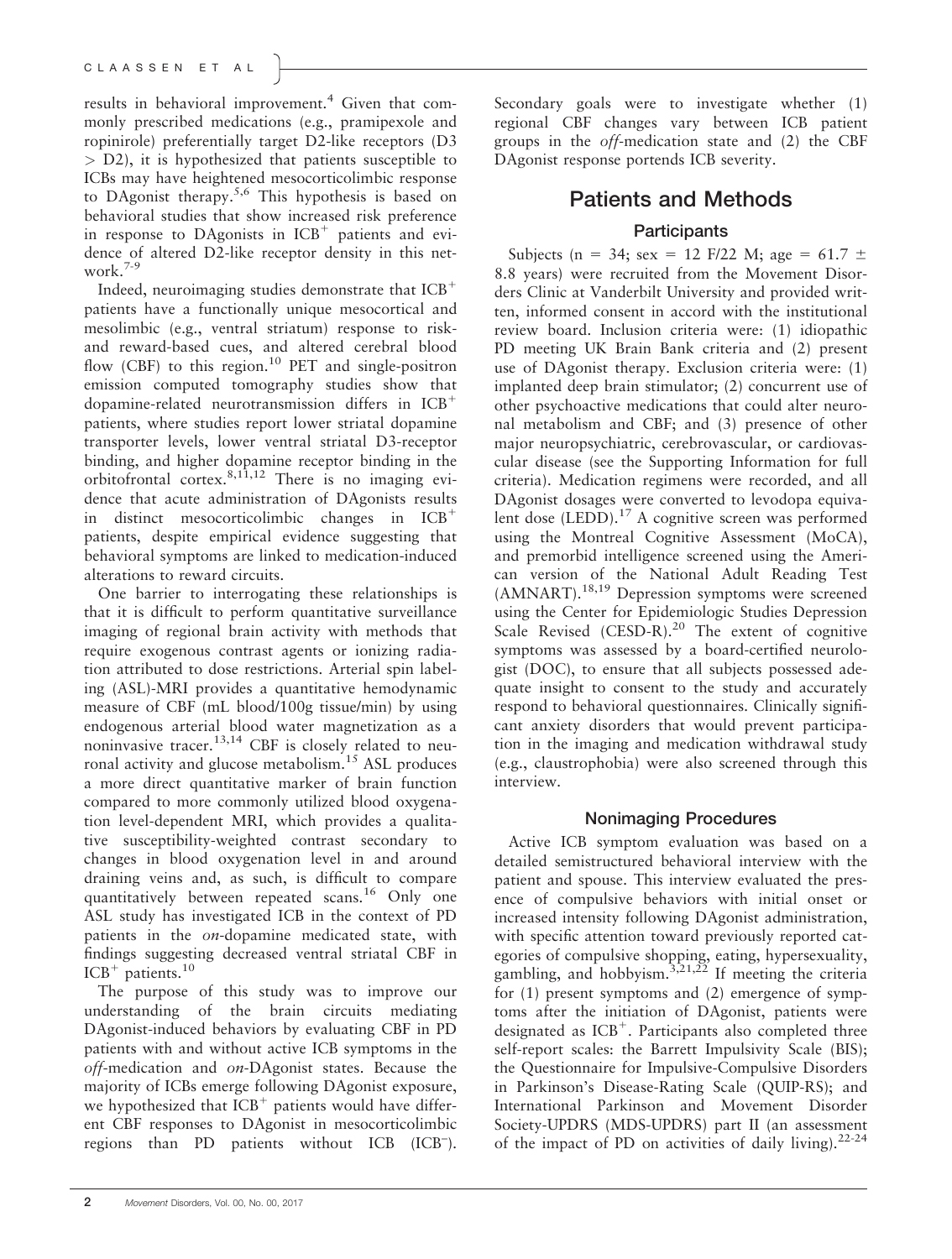From the 90 PD patients who had completed the initial screening and behavioral interview, 17 were determined to be  $ICB<sup>+</sup>$  and were enrolled in the imaging portion of the study. 17 ICB– patients matched for age and UPDRS-II severity were also enrolled to ensure size-matched groups.

Before MRI scanning, patients underwent clinical examination by a board-certified neurologist to assess PD symptom severity using MDS-UPDRS  $III^{24}$  in the  $on-DA$ gonist and  $off-Dopamine$  (L-dopa+DAgonist) state. In the off condition, patients refrained from all dopaminergic medications (at least 36 hours for DAgonist and 16 hours for L-dopa) before assessments, because this period is sufficient to eliminate DAgonist effects (the half-life of immediate-release DAgonists, e.g., ropinirole and pramipexole, is approximately 6 hours<sup>25</sup>). In the on-DAgonist state, patients were evaluated after taking their prescribed DAgonist medication, having withheld L-dopa for at least 16 hours. Extended release DAgonist compounds (taken by 5  $ICB<sup>+</sup>$  and 6 ICB<sup>-</sup> patients) were administered 6 hours before scanning, whereas non-extended release DAgonists (taken by  $12 \text{ ICB}^+$  and  $11 \text{ ICB}^-$  patients) were administered 2 hours before scanning.

#### MRI

MRI scanning was performed at 3.0 Tesla (Philips Healthcare, Best, The Netherlands) in the off- and on-DAgonist states. All subjects underwent a multimodal imaging protocol consisting of:  $(1)$  T<sub>1</sub>-weighted (threedimensional magnetization-prepared rapid gradient echo; spatial resolution =  $1 \times 1 \times 1$  mm<sup>3</sup>; repetition time [TR]/echo time [TE] =  $8.9/4.6$  ms); (2) T<sub>2</sub>weighted fluid attenuated inversion recovery (spatial resolution =  $1 \times 1 \times 1$  mm<sup>3</sup>; TR/TE = 4,000/120 ms); and (3) CBF-weighted pseudo-continuous ASL (two-dimensional single-shot echo-planar-imaging; slices = 20; spatial resolution =  $3.\overline{5} \times 3.5 \times \overline{5}$  mm<sup>3</sup>;  $TR/TE = 4,000/11$  ms with postlabeling delay (PLD) and labeling pulse train  $= 1,500$  ms). The scan time for the pseudo-continuous arterial spin labeling (pCASL) sequence was 4 minutes 48 seconds, whereas the scan time for the full imaging protocol was approximately 35 minutes.

#### Image Analysis

CBF quantification was performed in Matlab (The Mathworks, Inc., Natick, MA). Data were motioncorrected and surround-subtracted, and the mean across all averaged measurements was computed to obtain a mean difference magnetization  $(\Delta M)$ . The difference magnetization was then normalized by the equilibrium magnetization  $(M_0)$ , slice-time corrected (readout duration per slice  $= 23$  ms), and converted to absolute CBF  $(mL/100 \text{ g/min})^{26}$  It was also possible that motion differed between scans acquired in the

off- versus on-DAgonist states. To evaluate this possibility, we also recorded the variance of the motioncorrected images over time for each subject.

Next,  $T_1$ -weighted images were skull-stripped and total gray matter, along with major subcortical regions, including hippocampus, amygdala, pallidum, ventral striatum, putamen, and caudate, were segmented using FSL-FIRST.<sup>27</sup> These subcortical regions of interest (ROIs) were chosen because they are implicated in the functioning of reward-related networks and contain elevated densities of D2-like receptors.<sup>6,28</sup> The ASL images were coregistered to the native  $T_1$ weighted subject image in preparation for voxel-wise mapping to an isotropic 2-mm  $T_1$ -weighted atlas (Montreal Neurological Institute).<sup>29</sup> CBF maps in native  $T_1$ -weighted space were used to determine the CBF in the above subcortical regions. Note that when subject-specific regions are used, the analysis accounts for possible differences in structure size that could otherwise bias CBF values if standard ROIs are used. The following variables were preserved for hypothesis testing:  $(1)$  volumes  $(nm<sup>3</sup>)$  of the major subcortical regions outlined above; (2) CBF (mL/100 g/min) values in total gray matter and subcortical regions, separately recorded in off-DAgonist and on-DAgonist states; (3) fractional CBF changes ([CBF<sub>On-DAgonist</sub>-CBFOff-DAgonist]/CBFOff-DAgonist); and (4) CBF maps in standard space.

#### Statistical Analysis

Data distributions were inspected through the use of QQ plots, and CBF values more than 2.5 standard deviations (SDs) beyond the group mean were considered outliers and removed.

Demographic and clinical parameters were evaluated using a Mann-Whitney U test, excepting sex (evaluated using a chi-square test). To test the primary hypothesis that  $ICB<sup>+</sup>$  patients have significantly different CBF responses to DAgonist therapy than ICB– patients, CBF responses to DAgonist in the segmented subcortical regions were compared using a Mann-Whitney U test. For each group, we considered mean hippocampus, amygdala, pallidum, putamen, caudate, and ventral striatum, leading to six comparisons. Significance was defined as Bonferroni-corrected twosided  $P < 0.05$ . To ensure that group differences in CBF response were not a result of potential confounding factors, any subcortical regions observed as significantly different between groups were considered in a post-hoc one-way analysis of covariance (ANCOVA) model, including age, sex, volume of the given ROI, UPDRS part III (off-DAgonist), DAgonist single-dose equivalent, L-dopa daily dose, and MoCA score as covariates. The significance criterion was two-sided  $P < 0.05$ .

As a supplemental analysis, we also investigated whether the off-DAgonist regional CBF differed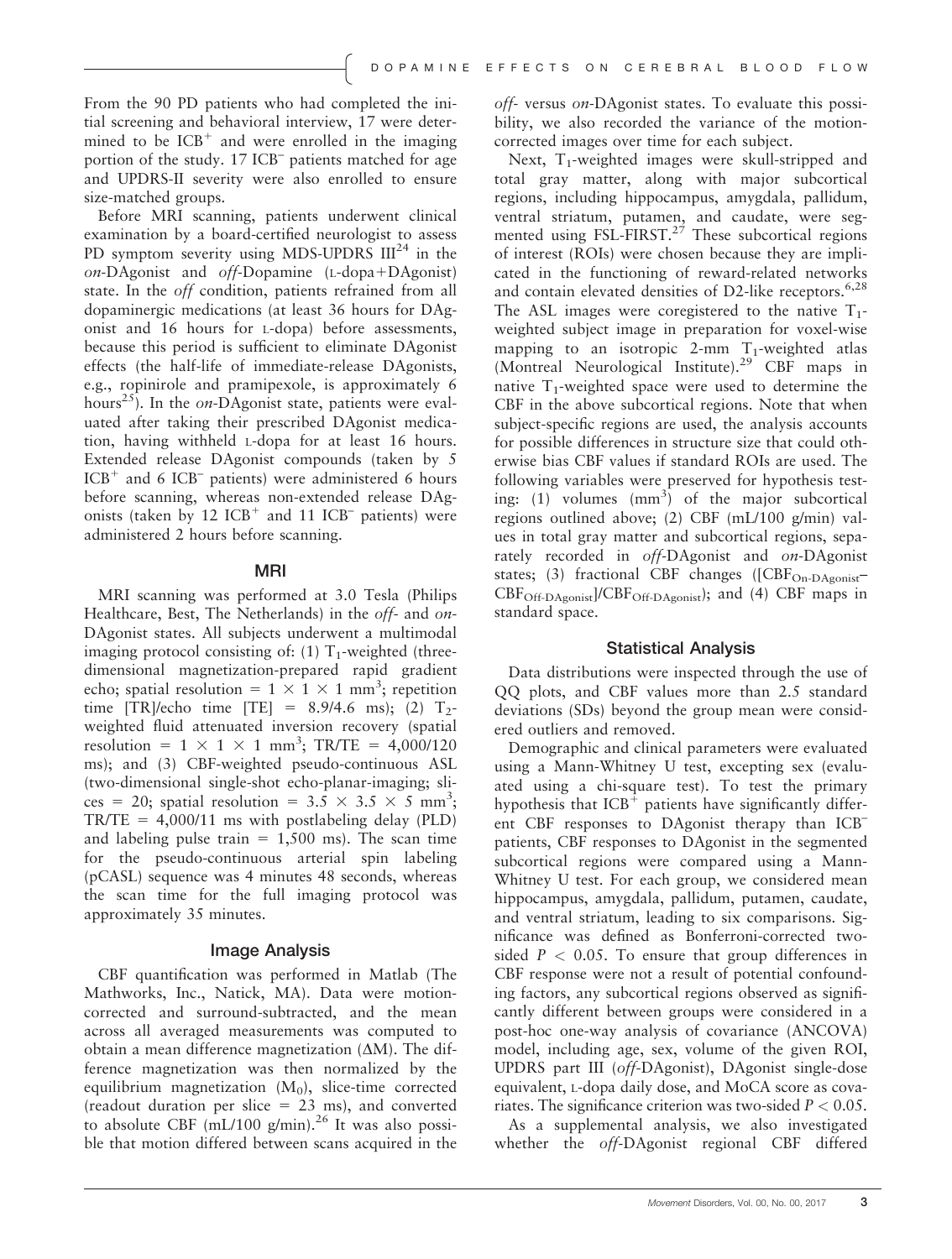| Variables                                                               | PD ICB <sup>-</sup> | PD $ICB^+$        | $P$ Value               |
|-------------------------------------------------------------------------|---------------------|-------------------|-------------------------|
| Ν                                                                       | 17                  | 17                |                         |
| Sex (M/F)                                                               | 12/5                | 10/7              | 0.47                    |
| Age (years)                                                             | $62.5 \pm 10.4$     | 61.0 $\pm$ 7.1    | 0.32                    |
| Disease duration (years)                                                | $5.8 \pm 4.5$       | $6.4 \pm 3.8$     | 0.54                    |
| MoCA                                                                    | $24.7 \pm 2.7$      | $26.4 \pm 2.1$    | 0.05                    |
| <b>AMNART</b>                                                           | $118.2 \pm 8.3$     | $117.2 \pm 8.7$   | 0.77                    |
| CES-D                                                                   | $14.4 \pm 6.8$      | $17.7 \pm 11.4$   | 0.51                    |
| <b>MDS-UPDRS</b>                                                        |                     |                   |                         |
| Part II                                                                 | $22.8 \pm 7.8$      | $21.9 \pm 9.9$    | 0.42                    |
| Part III (OFF)                                                          | $32.9 \pm 12.2$     | $25.8 \pm 11.1$   | 0.07                    |
| Part III (ON)                                                           | $23.7 \pm 10.9$     | $15.5 \pm 7.1$    | $0.01^a$                |
| QUIP-RS total                                                           | $19.0 \pm 11.4$     | $36.6 \pm 9.6$    | $<$ 0.0001 <sup>a</sup> |
| <b>BIS</b> total                                                        | 59.1 $\pm$ 9.0      | $66.9 \pm 11.8$   | ${<}0.05^{\mathrm{a}}$  |
| ICB symptom distribution (based on semistructured behavioral interview) |                     |                   |                         |
| Hobbyism                                                                | n/a                 | 11/17             |                         |
| Eating                                                                  | n/a                 | 12/17             |                         |
| Sex                                                                     | n/a                 | 10/17             |                         |
| Shopping                                                                | n/a                 | 4/17              |                         |
| Gambling                                                                | n/a                 | 0/17              |                         |
| Laterality score $(-$ = left worse; $+$ = right worse)                  | $-2.8 \pm 9.8$      | $-3.5 \pm 11.3$   | 0.86                    |
| Side of PD onset (L/R/bilateral)                                        | 9/7/0               | 8/7/2             |                         |
| Dopamine replacement therapy                                            |                     |                   |                         |
| Total LEDD (mg/day)                                                     | $600.6 \pm 400.3$   | 666.1 $\pm$ 429.9 | 0.97                    |
| Agonist single-dose equivalent (mg/day)                                 | $99.4 \pm 64.2$     | $116.1 \pm 76.0$  | 0.51                    |

TABLE 1. Demographic and clinical evaluation from the two participant groups

Data are shown as mean  $\pm$  SD.

MDS-UPDRS Part III (OFF) indicates that patients were off-DAgonist and off-L-dopa.

MDS-UPDRS Part III (ON) indicates that patients were on-DAgonist and off-L-dopa.

PD ICB<sup>-</sup> refers to PD without ICBs; PD ICB<sup>+</sup> refers to PD with symptoms consistent with ICB. <sup>a</sup>Indicates uncorrected  $P < 0.05$ .

n/a, not applicable.

between groups by applying a Mann-Whitney U test with two-sided  $P < 0.05$  required for significance. This test was completed in order to determine whether results of the primary analysis were attributed to group CBF differences not related to acute DAgonist administration. To determine whether motion differed between on-DAgonist and off-DAgonist states, we applied a Wilcoxon signed-rank test to evaluate the temporal variance of motion-corrected data in each subject between the two time points. To understand whether CBF responses were related to a quantitative marker of impulsivity or were driven by motor disability, the CBF responses to DAgonist in the above regions and ventromedial prefrontal cortex were compared with QUIP-RS and (off-DAgonist) UPDRS-III motor scores using a Spearman's rank-order test (significance criteria: two-sided  $P < 0.05$ ).

Finally, an exploratory aim was to evaluate whether voxel-based image analysis delineated additional regional differences in CBF response to agonist using group status (e.g.,  $ICB<sup>+</sup>$  or  $ICB<sup>-</sup>$ ) as an exploratory variable. CBF maps in standard space were incorporated into a mixed-effects modeling of variance using the FSL FLAME algorithm<sup>30</sup> (significance,  $P < 0.01$ ). The analysis was performed over a standard atlas (2 mm) with a mask composed of total gray matter; cerebellum and occipital lobes were excluded because of insufficient volume coverage in a subgroup of volunteers.

## **Results**

#### **Demographics**

Demographic information for  $ICB<sup>+</sup>$  and  $ICB$ patients is presented in Table 1. QUIP-RS scores were significantly greater in ICB<sup>+</sup> patients (uncorrected  $P \nless$ 0.0001), with a trend for greater BIS score (uncorrected  $P = 0.045$ ). Groups were matched for UPDRS-II severity, and  $ICB<sup>+</sup>$  patients experienced greater UPDRS-III motor improvement in the on-DAgonist state (uncorrected  $P = 0.0139$ ). ICB<sup>-</sup> patients had a trend for a lower MoCA score (uncorrected  $P =$ 0.05). Groups did not have significantly different side of motor onset or lateralized symptom severity. DAgonist and L-dopa daily doses in the on condition were not significantly different between groups.

#### CBF and ICB Status

Figure 1 displays orthogonal representations of the mean CBF maps overlaid on the standard atlas for the  $ICB^-$  and  $ICB^+$  patients, separately for off-DAgonist and on-DAgonist states. Representative single-subject data are shown in Supporting Figure 1. Mean CBF in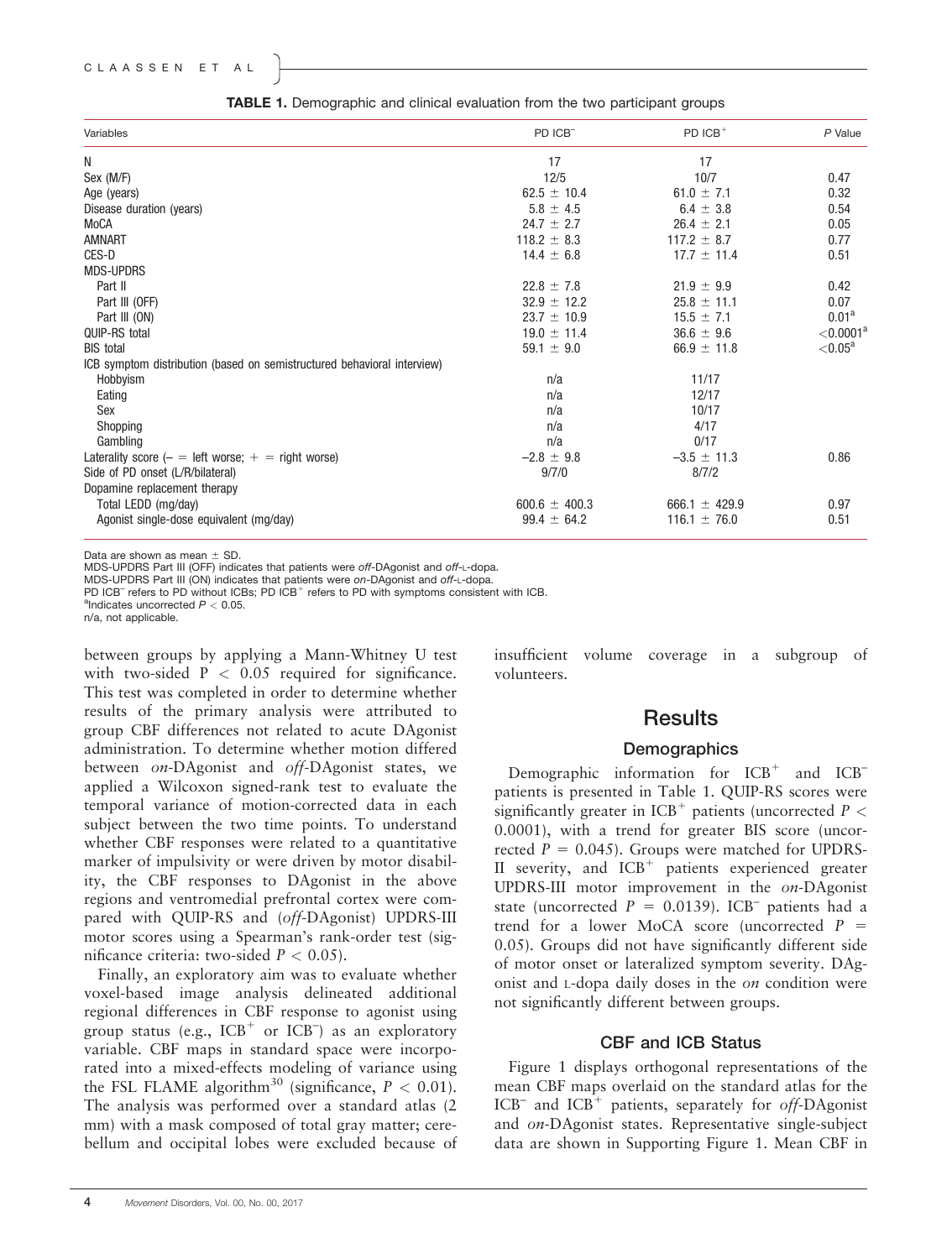

FIG. 1. CBF response to DAgonist. (A) Orthogonal representation of the 2-mm T<sub>1</sub>-weighted structural atlas, along with (B) quantitative CBF values (mL/100 g/min) in the off-DAgonist and (C) on-DAgonist states for ICB<sup>-</sup> (left) and ICB<sup>+</sup> (right) patients. Limited CBF changes are observed in the ICB<sup>-</sup> group, yet increases in CBF in striatal (black arrow) and frontal (magenta arrow) regions are observed in the ICB<sup>+</sup> patients.

the off-DAgonist state was not significantly different between groups. However, increases in CBF were observed in the  $ICB<sup>+</sup>$  group in the on-DAgonist state,

which localized primarily to striatum and frontal cortex. By contrast, no significant increases were observed in the ICB– group (Fig. 1). When all data were



FIG. 2. Subcortical structural and CBF analysis. (A–C) Representative coronal and axial slices for a single subject show an example of the automated segmentation routine for three different structures, including (A) total gray matter, (B) caudate, and (C) ventral striatum. (D–F) Bar graphs of the mean CBF change in response to agonist in the three aforementioned regions for the ICB<sup>+</sup> and ICB<sup>-</sup> patients, with the error bars representing the SD of all subjects in each group, respectively. There was no significant difference in CBF change in (D) total gray matter or (E) caudate, but there was a significantly increased CBF change localized to the (F) ventral striatum in the ICB<sup>+</sup> group compared to the ICB<sup>-</sup> group. In order to emphasize the specificity of significant CBF change to the ventral striatum, gray matter and caudate are displayed to illustrate the lack of response in global (gray matter) and dorsal striatal (caudate) regions.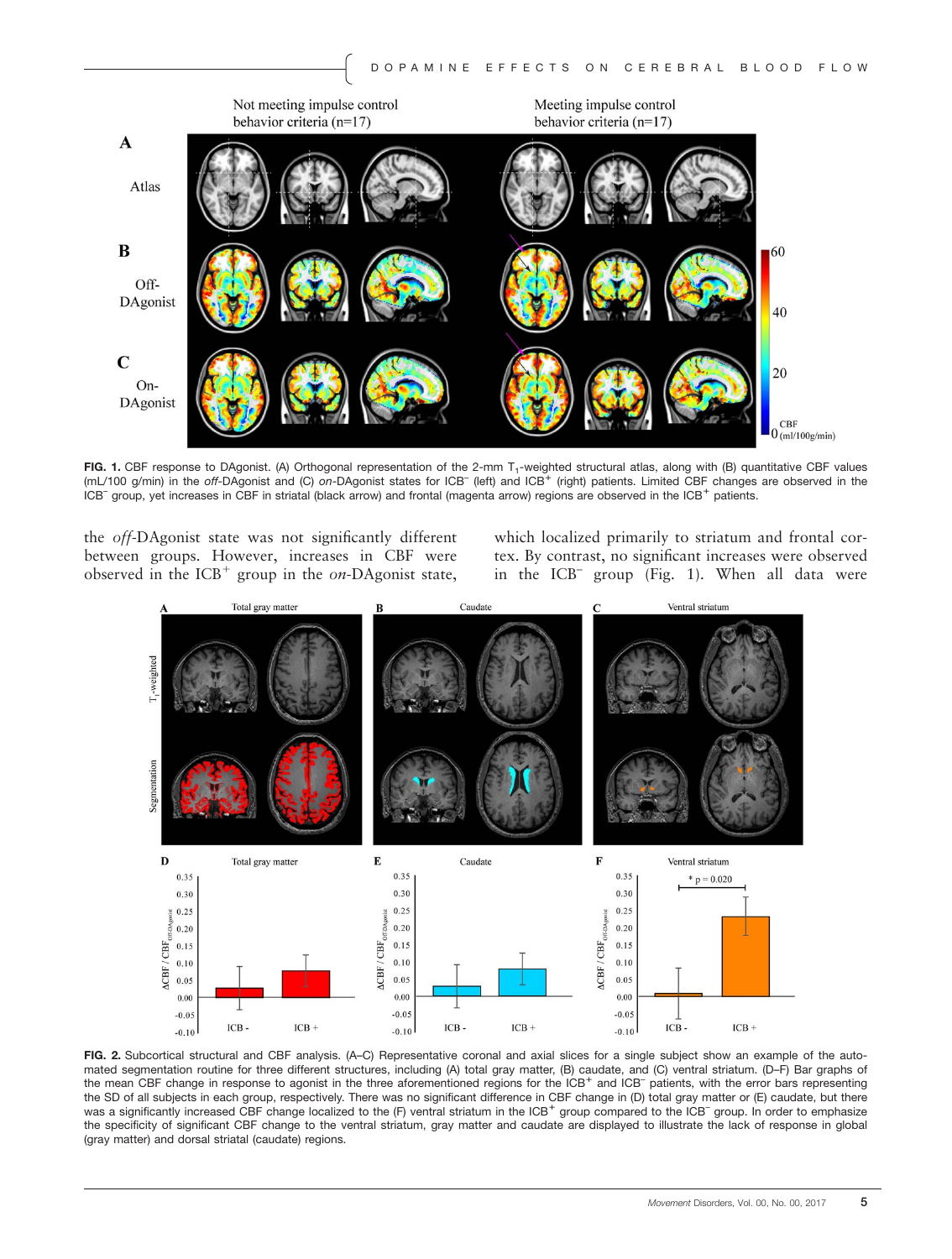considered, a significant increase in CBF on DAgonist was evident in the ventral striatum ( $P = 0.030$ ). Bilateral ventral striatum showed a 23.1% increase in CBF in response to DAgonist in the  $ICB<sup>+</sup>$  group. The majority of subcortical regions showed small CBF increases of 5% to 8% in the  $ICB<sup>+</sup>$  group; however, these changes were not statistically significant (all  $P >$ 0.20). When the ventral striatal CBF response was considered in the ANCOVA model, the group difference remained significant ( $P = 0.019$ ).

No significant differences were observed in residual motion of the dynamic images following motion correction ( $P = 0.53$ ). Total gray matter CBF response was not significantly different between groups ( $P =$ 0.410; Fig. 2).

#### CBF and Behavioral Metrics

Figure 3 displays the relationship between CBF change in bilateral ventral striatum and DAgonist and QUIP-RS scores, showing a positive relationship. Individuals exhibiting higher levels of impulsivity on clinical evaluation had larger changes in CBF in the region  $(p = 0.35; P = 0.043)$ . No trend between OUIP-RS and CBF change was observed in any of the other subcortical regions or global brain. No significant relationship between ventral striatal CBF response and motor improvement as quantified by UPDRS-III score was observed, suggesting that the ventral striatum CBF response is uniquely associated with impulsivity and not related to changes in motor symptomatology.

### Voxel-Based CBF Image Analysis

Figure 4 summarizes the results of the voxel-based analysis of CBF responses to DAgonist, separately for the two groups. The analysis was restricted broadly to the mesocortical and mesolimbic regions (Supporting Fig. 3) and served as a method of evaluating concerted network effects not captured by ROI analysis. Significant increases in CBF were observed in the bilateral striatum, SN, periaqueductal gray matter, insular cortex, and ventromedial prefrontal cortex relative to the ICB– group.

## **Discussion**

We show that  $ICB<sup>+</sup>$  PD patients have a distinct mesocorticolimbic and striatonigral cerebral blood flow response to DAgonist therapy. Consistent with our primary hypothesis, acute administration of commonly prescribed DAgonist medications induced changes to CBF in key regions of these networks, especially the ventral striatum. Furthermore, the ventral striatal CBF response correlated with scores in the QUIP-RS, a well-validated clinical screening tool. Voxel-wise analysis also revealed increased CBF in frontal, striatal, and midbrain regions. This effect is unlikely to be caused by differences in demographic variables,



FIG. 3. Relationship between CBF response to agonist and QUIP-RS score on-DAgonist in all patients. Open circles indicate ICB<sup>-</sup> individuals, and closed circles indicate  $ICB<sup>+</sup>$  individuals. The relationship is plotted for three structures, including (A) total gray matter, (B) caudate, and (C) ventral striatum. In a similar manner to Figure 2, gray matter and caudate were selected as representatives of global and dorsal striatal regions, respectively, to better visualize specific localization of a CBF/QUIP-RS relationship to the ventral striatum. These data demonstrate that in the ventral striatum, the CBF response is highest in subjects with greater QUIP-RS scores, indicative of increased levels of impulsivity. These data are consistent with CBF changes in response to DAgonist in ventral striatum correlating with behavioral phenotype. This relationship is not evident in total gray matter or caudate, implying that it is localized to the ventral striatum and not a global or generalized striatal effect. [Color figure can be viewed at [wileyonlinelibrary.com\]](http://wileyonlinelibrary.com)

attributed to the use of within-subject off/on DAgonist comparisons in the study design, the fact that the two groups are well matched, and the preservation of the ventral striatal group CBF difference when possible confounds were included in an ANCOVA model. Given that CBF is a surrogate marker of neuronal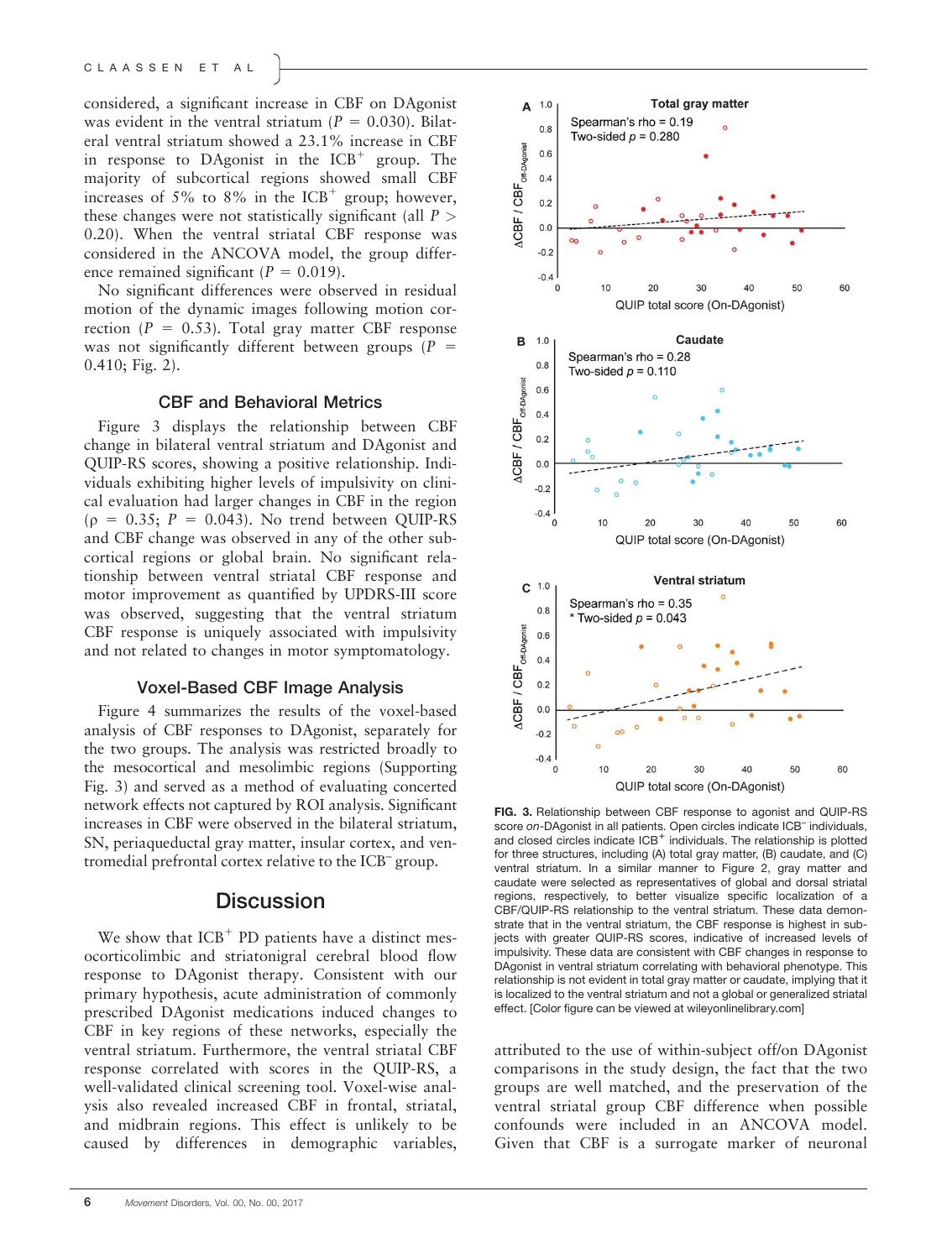

FIG. 4. Results of the voxel-wise analysis of CBF response to DAgonist. (A) Orthogonal slices from the 2-mm  $T_1$ -weighted atlas, along with regions that show positive and negative changes in CBF with DAgonist for ICB<sup>+</sup> patients relative to the ICB<sup>-</sup> patients. Positive changes after DAgonist administration are shown by the red-yellow scale, with yellow signifying a greater z-stat, and negative changes after DAgonist are shown by the dark blue-light blue scale, with light blue signifying the greater z-stat. All gray matter regions were included in analysis, with the exception of bi-occipital lobes and cerebellum where slice coverage was incomplete in some subjects. ICB– patients exhibit limited changes in CBF in response to agonist, whereas ICB patients showed more widespread patterns of changes throughout the striatum and frontal lobe, including the (A) ventral striatum, (B) insular cortex, (C) midbrain, and (D) ventromedial prefrontal cortex. Supporting Table 1 provides the spatial coordinates of all 14 clusters meeting activation criteria.

activity, $31$  these results suggest that medicationinduced increases in mesocorticolimbic network activity contribute to clinically manifest ICBs. These findings also emphasize the utility of CBF measured through ASL as a noninvasive imaging method to localize and evaluate clinically meaningful medication responses.

## The Ventral Striatum and Maladaptive **Behaviors**

A number of functional imaging studies support our finding that DAgonists induce concerted changes to the ventral striatum and mesocortical network, and that increased ventral striatal blood flow relates to behavioral impulsivity. Given significant levels of D3 receptor expression in the ventral striatum,  $5.6$  the observed modulation of ventral striatal neural activity by D3 preferring medication is well supported.<sup>5</sup> Examination of analogous compulsive reward-driven behaviors, such as drug addiction and binge eating, emphasize that the mesocorticolimbic network differs in patients who exhibit compulsive participation in reward-driven behaviors.<sup>32,33</sup> Rodent studies of addiction illustrate similar ventral striatal CBF increases as a result of cocaine administration. $34$  In humans, ventral striatal CBF increases are manifest after dosing with drugs of addiction,  $35$  associated with cravings among patients suffering from addiction,<sup>36</sup> and present in response to rewarding<sup>37</sup> and novel<sup>38</sup> stimuli. Taken together, DAgonist treatment may result in increased resting-state mesocorticolimbic network activity reflected by increased ventral striatal CBF, thus accounting for the increased association of ICBs with this medication class.

### Ventral to Dorsal Striatum Networks: The Transition to Compulsivity

The CBF increase in response to DAgonist was not restricted to the ventral striatum, but included modulation of dorsal striatal networks. Voxel-based analysis showed increased CBF in the midbrain (SN+periaqueductal gray matter), ventromedial prefrontal cortex (vmPFC), insular cortex, and striatum. Past evidence links cortical-dorsal striatal networks to repetitive behaviors and compulsive habit formation, and the ventral striatum to limbic areas and emotionally valent behaviors.<sup>39</sup> Consequently, both components of the striatum are individually implicated in separate aspects of repetitive, rewarding patterns of behavior.<sup>39-41</sup> Although dorsal and ventral striatal circuits are largely segregated, information may be transferred between them through the SN, through the striato-nigro-striatal system.<sup>42,43</sup> This feed-forward mechanism is structured as an ascending spiral, in which populations of striatal neurons interface with adjacent subregions by way of dopaminergic midbrain cells, gradually moving from ventral to dorsal domains.42 In this way, parallel information streams from reward, cognitive, and motor control circuits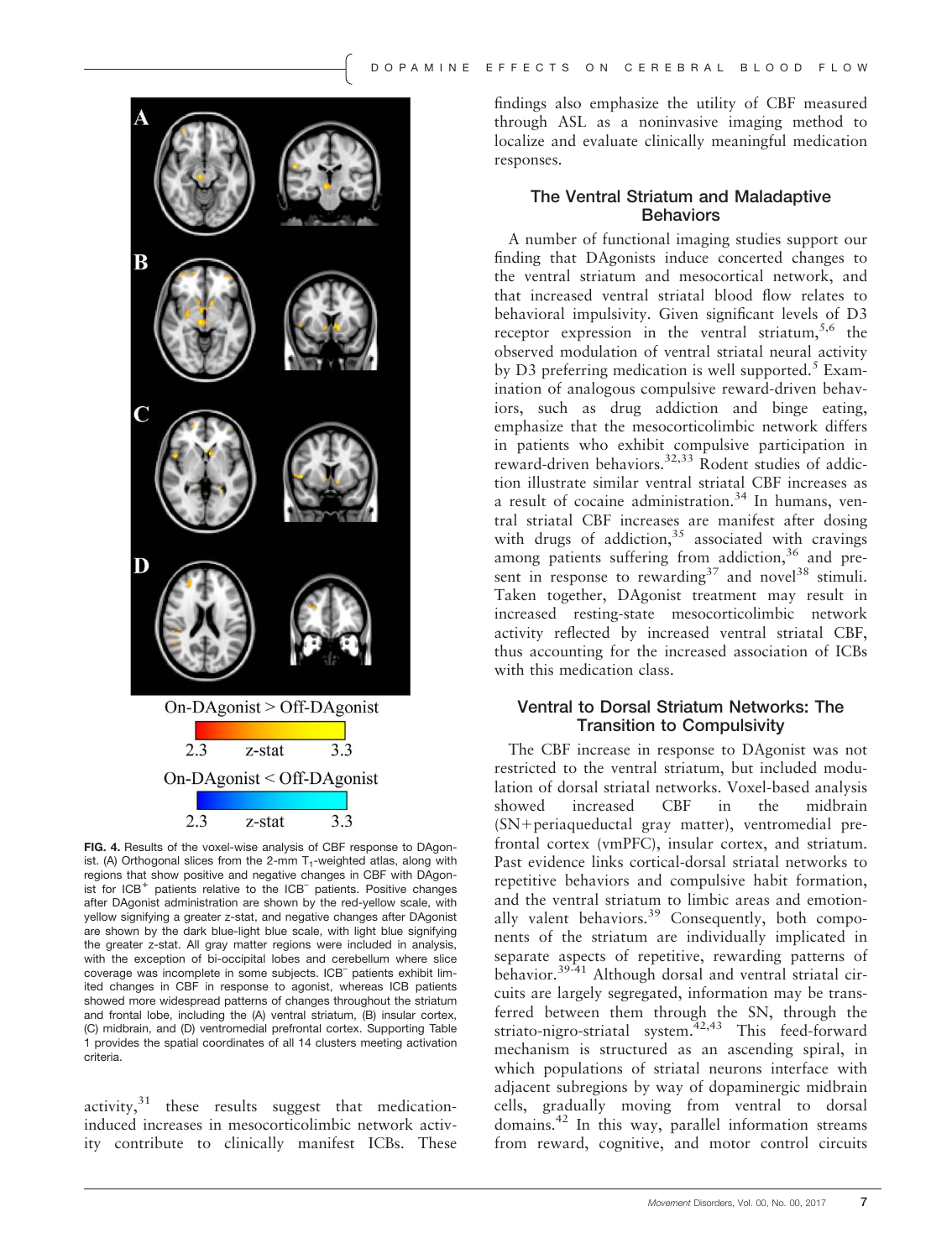converge, granting the striato-nigro-striatal tract a significant role in reward learning and habit formation, which are distinctively altered in ICBs.<sup>28,43-45</sup> These findings suggest that drug-induced increases in metabolic activity throughout the striato-nigro-striatal circuit may be an effect of DAgonist administration.

This pattern of aggregate circuit activity may also extend into the cortical components of the frontostriatal tract, indicated by the finding that voxel-wise analysis showed increased CBF in the vmPFC. Previous literature has implicated the vmPFC in processes of valuation and reward-guided behavior, two cognitive mechanisms that operate abnormally for individuals with ICBs.<sup>45-47</sup> The vmPFC is also secondarily associated with the striato-nigro-striatal network, because it projects to the ventral striatum and exerts cognitive control over behavior.<sup>46</sup> This evidence further emphasizes the possibility of broad functional network alterations in generating ICBs. However, the greater implications for an integrative circuit-based approach remain to be determined. Whether this hyperactivity is associated with concerted corticostriatal network activity is not yet known.

### Contrast to Findings Reporting Decreased **CBF**

We note that in contrast to this work, Black and colleagues (2002) conducted a study of acute DAgonist administration in nonhuman primates, and concluded that this class of medication decreased CBF in the ventral striatum.<sup>48</sup> However, a concern arises regarding the sedation of primate subjects, because anesthesia has been observed to decrease ventral striatal CBF in sedated animals, with an increase in activity occurring in awake animals.<sup>49</sup> Furthermore, this study was conducted using healthy monkeys rather than a Parkinsonian model.

Few studies have assessed the influence of DAgonist on CBF in PD-ICB patients. In one study, <sup>15</sup>O PET was administered to a small cohort of PD participants performing a gambling task, and  $ICB<sup>+</sup>$  patients demonstrated a significant CBF decrease from an off- to on-apomorphine state in the lateral orbitofrontal cortex, rostral cingulate, amygdala, and external pallidum.<sup>50</sup> Although apomorphine is a D1- and D2-like receptor agonist, it is infrequently associated with the development of ICBs in clinical populations. The current study examined patients utilizing commonly prescribed DAgonists, (i.e., ropinirole or pramipexole), implicated as a primary cause for development of ICBs.<sup>51</sup> These compounds have a distinct pharmacological profile, with low affinity for D1, and higher affinity for D2-like receptors.<sup>5</sup> Therefore, it is not surprising that we observe a dissimilar CBF response using more conventionally prescribed DAgonists compared to apomorphine. Studies that address the impact

of L-dopa or D1 agonists on CBF would further clarify how dopaminergic modulation alters dorsal versus ventral striatal networks.

One other study<sup>10</sup> reported decreased ventral striatal CBF in  $ICB<sup>+</sup>$  patients on-dopamine therapy (including L-dopa), while utilizing ASL methods similar to those used here. A study design difference is apparent in that subjects in Rao and colleagues (2010) remained in the on-dopamine state for the duration of the experiment, whereas subjects in the present study were scanned both in an on-DAgonist and off-DAgonist state. The present results therefore emphasize the acute response to DAgonists, whereas the approach taken by Rao and colleagues (2010) does not allow for the disentanglement of baseline differences from either acute or prolonged exposure to DAgonists. Contrasting technical parameters also contribute to CBF differences, notably through labeling duration and PLD values (2,000 ms/1,000 ms, respectively, in the former study; 1,500 ms/1,500 ms in the current study). Short PLD times  $\left($  <1,500 ms) can produce vascular artifacts in patients with normal neurovasculature attributed to insufficient time allowed for complete exchange of labeled blood water with tissue water, $5<sup>2</sup>$  potential causing an increased signal attributed to the combination of blood volume artifact and some perfusion signal.

This study should also be considered in light of several limitations. First, we utilized a pCASL PLD  $= 1,500$  ms to match that of other recent multicenter trials that utilize  $p$ CASL.<sup>53</sup> However, a recent guidelines paper from the ISMRM perfusion study group suggests that a PLD =  $2,000$  ms may be more appropriate. This recommendation is based on potential cerebrovascular disease in older subjects and lengthened bolus arrival times. Given that our patients did not have clinical indicators of cerebrovascular disease, we believe that  $PLD = 1,500$  ms is likely sufficiently long to allow for exchange of labeled blood and tissue water, and thus we have inspected our data for residual intraluminal signal, which was not observed. Also, because this study focuses on medication-induced CBF changes, and there is no evidence that DAgonist alters bolus arrival times, it is unlikely that this PLD choice represents a major confound. Second, we did not administer other measures of nonmotor PD symptoms (e.g., UPDRS part I or apathy assessments), thus limiting interpretation to other potential psychiatric comorbidities. Finally, the sample size was relatively small and did not allow for some potential covariates to be evaluated in the main analysis of subcortical ROIs. However, bivariate analyses comparing the association between demographic parameters with CBF did not find any significant relationships, and the post-hoc ANCOVA showed that ventral striatal differences were preserved while including seven potential confounding factors.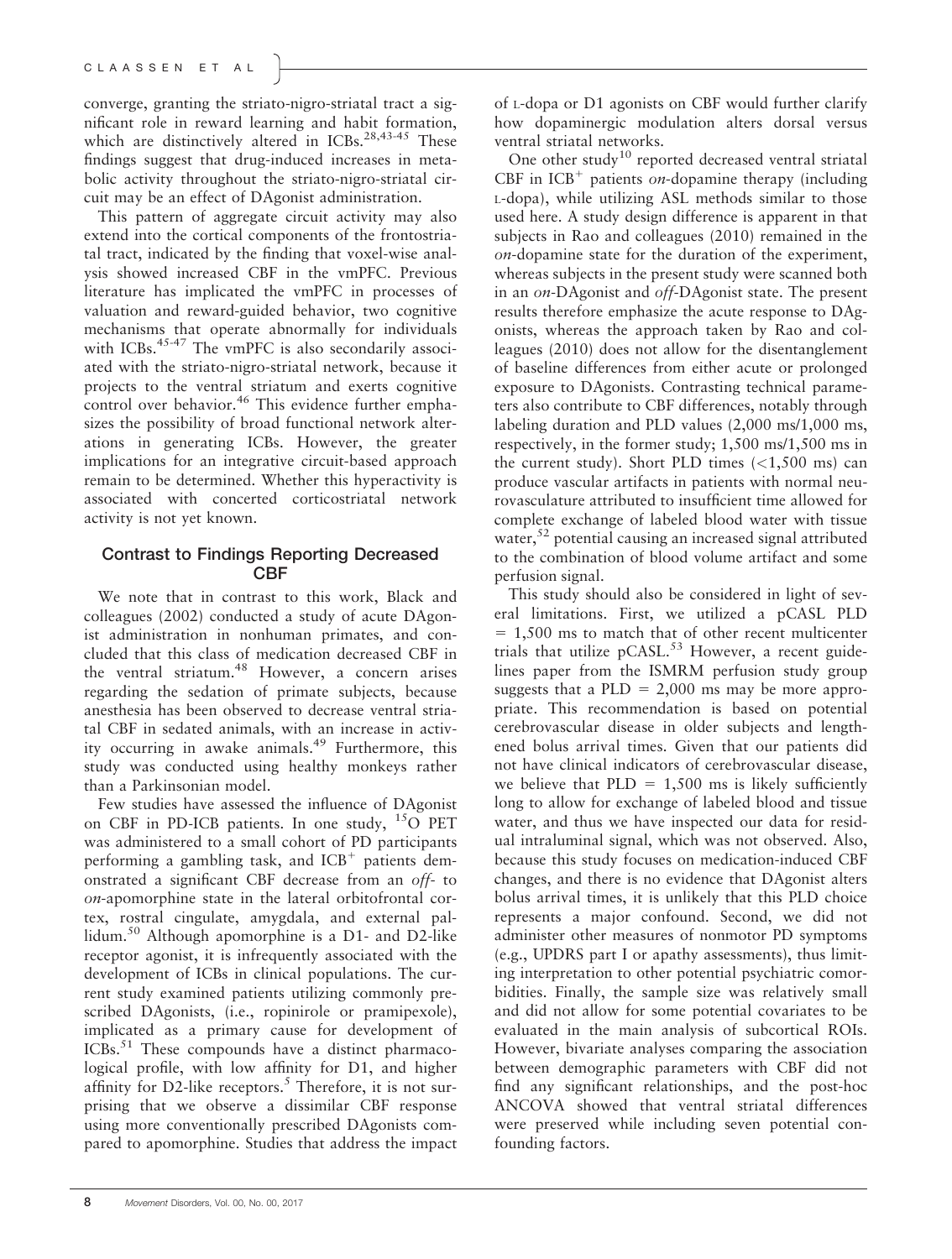## Conclusions and Future Directions

While noninvasive MRI modalities capable of assessing CBF, such as pCASL, present clinically feasible methods for quantitative analysis of medication effects, it is also necessary to relate CBF to underlying neuronal function in ICB patients. This is especially crucial in extrastriatal regions. Additionally, it is unclear how neuronal changes evolve in PD patients prone to developing DAgonist-induced ICB, because the participants of the present study were likely affected by extensive exposure to DAgonist therapy. Thus, these findings may be more reflective of modification attributed to long-term treatment, rather than an inherent vulnerability to DAgonists. Therefore, a longitudinal study seeking to image PD patients over the course of DAgonist therapy is necessary. If CBF imaging following acute DAgonist administration can be used to predict vulnerability to DAgonist-induced ICBs in de novo PD patients, it would emerge as a tool of great clinical utility, allowing for screening and subsequent personalization of medication regimens to avoid negative outcomes. Overall, these findings emphasize a clear link between medication-induced, reward-driven behaviors and medication-induced CBF changes to key rewardbased networks in PD. It extends previous imaging studies in ICB by linking clinical severity to acute DAgonist administration and concerted functional changes in key mesocorticolimbic structures.

Acknowledgments: We acknowledge Kristen Kanoff, BA, and Carlos Faraco, PhD, for their roles in data collection.

## References

- 1. Garcia-Ruiz PJ, Martinez Castrillo JC, Alonso-Canovas A, et al. Impulse control disorder in patients with Parkinson's disease under dopamine agonist therapy: a multicentre study. J Neurol Neurosurg Psychiatry 2014;85:840-844.
- 2. Weintraub D, David AS, Evans AH, Grant JE, Stacy M. Clinical spectrum of impulse control disorders in Parkinson's disease. Mov Disord 2015;30:121-127.
- 3. Voon V, Potenza MN, Thomsen T. Medication-related impulse control and repetitive behaviors in Parkinson's disease. Curr Opin Neurol 2007;20:484-492.
- 4. Claassen DO, Kanoff K, Wylie SA. Dopamine agonists and impulse control disorders in Parkinson's disease. US Neurol 2013;9:13-16.
- 5. Piercey MF. Pharmacology of pramipexole, a dopamine D3 preferring agonist useful in treating Parkinson's disease. Clin Neuropharmacol 1998;21:141-151.
- Jackson DM, Westlind-Danielsson A. Dopamine receptors: molecular biology, biochemistry and behavioural aspects. Pharmacol Ther 1994;64:291-370.
- 7. Voon V, Gao J, Brezing C, et al. Dopamine agonists and risk: impulse control disorders in Parkinson's disease. Brain 2011;134(Pt 5):1438-1446.
- 8. Payer DE, Guttman M, Kish SJ, et al. [(1)(1)C]-(+)-PHNO PET imaging of dopamine D(2/3) receptors in Parkinson's disease with impulse control disorders. Mov Disord 2015;30:160-166.
- 9. Claassen DO, van den Wildenberg WP, Ridderinkhof KR, et al. The risky business of dopamine agonists in Parkinson disease and impulse control disorders. Behav Neurosci 2011;125:492-500.
- 10. Rao H, Mamikonyan E Detre JA, et al. Decreased ventral striatal activity with impulse control disorders in Parkinson's disease. Mov Disord 2010;25:1660-1669.
- 11. Joutsa J, Martikainen K, Niemela S, et al. Increased medial orbitofrontal [18F]fluorodopa uptake in Parkinsonian impulse control disorders. Mov Disord 2012;27:778-782.
- 12. Voon V, Rizos A, Chakravartty R, et al. Impulse control disorders in Parkinson's disease: decreased striatal dopamine transporter levels. J Neurol Neurosurg Psychiatry 2014;85:148-152.
- 13. Williams DS, Detre JA, Leigh JS, Koretsky AP. Magnetic resonance imaging of perfusion using spin inversion of arterial water. Proc Natl Acad Sci U S A 1992;89:212-216.
- 14. Aguirre GK, Detre JA, Zarahn E, Alsop DC. Experimental design and the relative sensitivity of BOLD and perfusion fMRI. Neuroimage 2002;15:488-500.
- 15. Musiek ES, Chen Y, Korczykowski M, et al. Direct comparison of fluorodeoxyglucose positron emission tomography and arterial spin labeling magnetic resonance imaging in Alzheimer's disease. Alzheimers Dement 2012;8:51-59.
- 16. Blicher JU, Stagg CJ, O'Shea J, et al. Visualization of altered neurovascular coupling in chronic stroke patients using multimodal functional MRI. J Cereb Blood Flow Metab 2012;32:2044-2054.
- 17. Tomlinson CL, Stowe R, Patel S, Rick C, Gray R, Clarke CE. Systematic review of levodopa dose equivalency reporting in Parkinson's disease. Mov Disord 2010;25:2649-2653.
- 18. Nasreddine ZS, Phillips NA, Bedirian V, et al. The Montreal Cognitive Assessment, MoCA: a brief screening tool for mild cognitive impairment. J Am Geriatr Soc 2005;53:695-699.
- 19. Grober E, Sliwinski M. Development and validation of a model for estimating premorbid verbal intelligence in the elderly. J Clin Exp Neuropsychol 1991;13:933-949.
- 20. Radloff LS. The CES-D scale a self-report depression scale for research in the general population. Appl Psychol Meas 1977;1:385-401.
- 21. Weintraub D. Impulse control disorders in Parkinson's disease: prevalence and possible risk factors. Parkinsonism Relat Disord 2009;15(Suppl 3):S110-113.
- 22. Weintraub D, Mamikonyan E, Papay K, Shea JA, Xie SX, Siderowf A. Questionnaire for Impulsive-Compulsive Disorders in Parkinson's Disease-Rating Scale. Mov Disord 2012;27:242-247.
- 23. Patton JH, Stanford MS, Barratt ES. Factor structure of the Barratt impulsiveness scale. J Clin Psychol 1995;51:768-774.
- 24. Goetz CG, Tilley BC, Shaftman SR, et al. Movement Disorder Society-sponsored revision of the Unified Parkinson's Disease Rating Scale (MDS-UPDRS): scale presentation and clinimetric testing results. Mov Disord 2008;23:2129-2170.
- 25. Tompson D, Oliver-Willwong R. Pharmacokinetic and pharmacodynamic comparison of ropinirole 24-hour prolonged release and ropinirole immediate release in patients with Parkinson's disease. Clin Neuropharmacol 2009;32:140-148.
- 26. Alsop DC, Detre JA, Golay X, et al. Recommended implementation of arterial spin-labeled perfusion MRI for clinical applications: a consensus of the ISMRM perfusion study group and the European consortium for ASL in dementia. Magn Reson Med 2015;73:  $102 - 116$ .
- 27. Patenaude B, Smith SM, Kennedy DN, Jenkinson M. A Bayesian model of shape and appearance for subcortical brain segmentation. Neuroimage 2011;56:907-922.
- 28. Haber SN. Neuroanatomy of reward: a view from the ventral striatum. In: Gottfried JA, ed. Neurobiology of Sensation and Reward. Boca Raton, FL: CRC; 2011.
- 29. Smith SM, Jenkinson M, Woolrich MW, et al. Advances in functional and structural MR image analysis and implementation as FSL. Neuroimage 2004;23(Suppl 1):S208-219.
- 30. Woolrich MW, Behrens TE, Beckmann CF, Jenkinson M, Smith SM. Multilevel linear modelling for FMRI group analysis using Bayesian inference. Neuroimage 2004;21:1732-1747.
- 31. Mathiesen C, Caesar K, Akgoren N, Lauritzen M. Modification of activity-dependent increases of cerebral blood flow by excitatory synaptic activity and spikes in rat cerebellar cortex. J Physiol 1998;512(Pt 2):555-566.
- 32. Geiger BM, Haburcak M, Avena NM, Moyer MC, Hoebel BG, Pothos EN. Deficits of mesolimbic dopamine neurotransmission in rat dietary obesity. Neuroscience 2009;159:1193-1199.